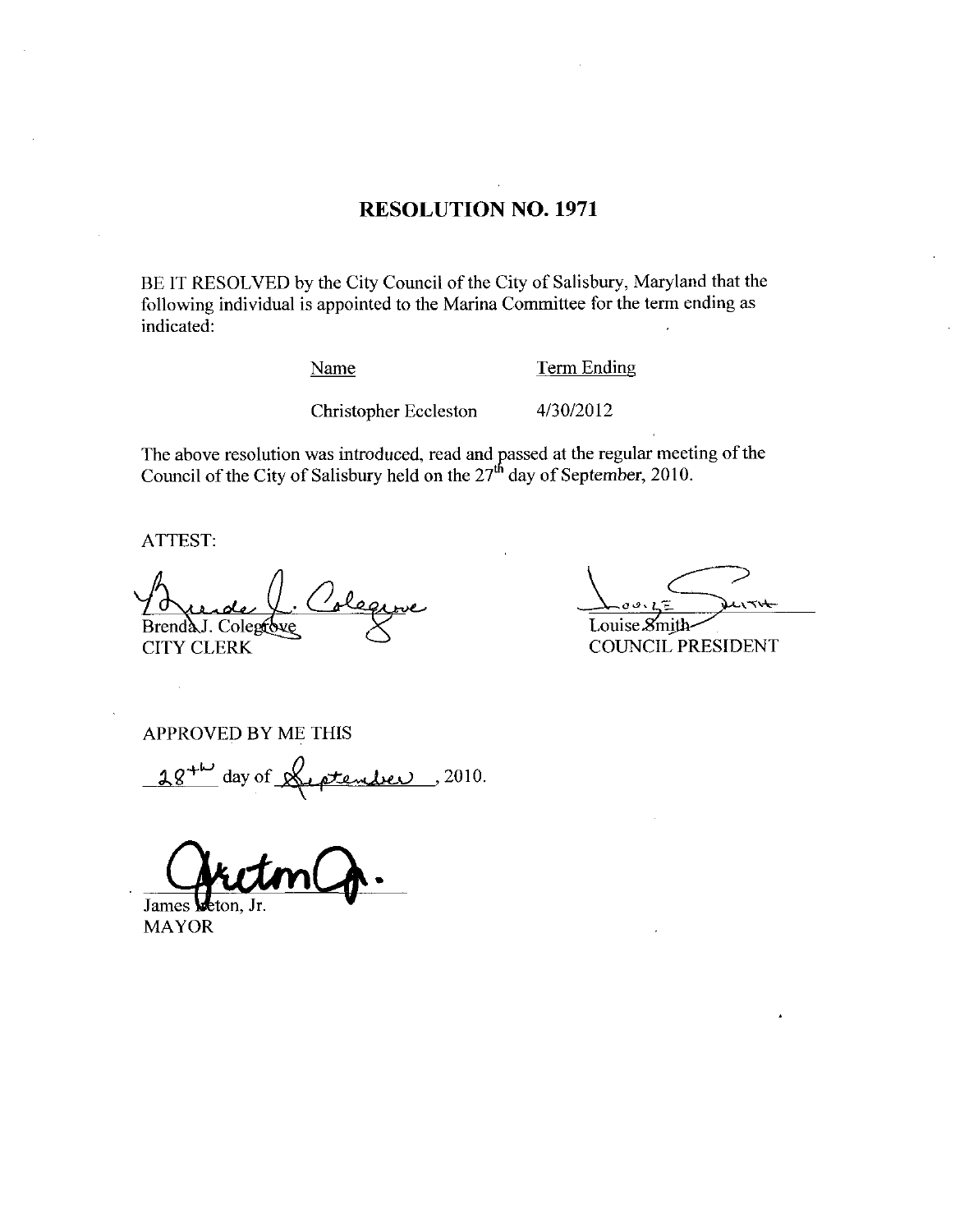# INTER

# $\begin{picture}(130,40) \put(0,0){\line(1,0){150}} \put(15,0){\line(1,0){150}} \put(15,0){\line(1,0){150}} \put(15,0){\line(1,0){150}} \put(15,0){\line(1,0){150}} \put(15,0){\line(1,0){150}} \put(15,0){\line(1,0){150}} \put(15,0){\line(1,0){150}} \put(15,0){\line(1,0){150}} \put(15,0){\line(1,0){150}} \put(15,0){\line(1,0){150}}$

# OFFICE OF THE MAYOR

To: John Pick From: Sherrell McBride Subject: Appointment to the Marina Committee Date: September 22, 2010

Mayor Ireton would like to appoint the following person to the Marina Committee vould like to appoint the following person to the<br>
Name<br>
Christopher Eccleston<br>
4/30/2012

Name Term Ending

Christopher Eccleston 4/30/2012<br>Mr. Eccleston will serve the vacant term that expired 4/30/2010.

Attached is Mr. Eccleston letter of interest/resume and the Resolution necessary for his appointment. Please forward this information to the City Council so it may be placed on the agenda for the next City Council meeting. Please let me know if you have any questions.

**Attachments** 

CC: Mayor Ireton Michael Murray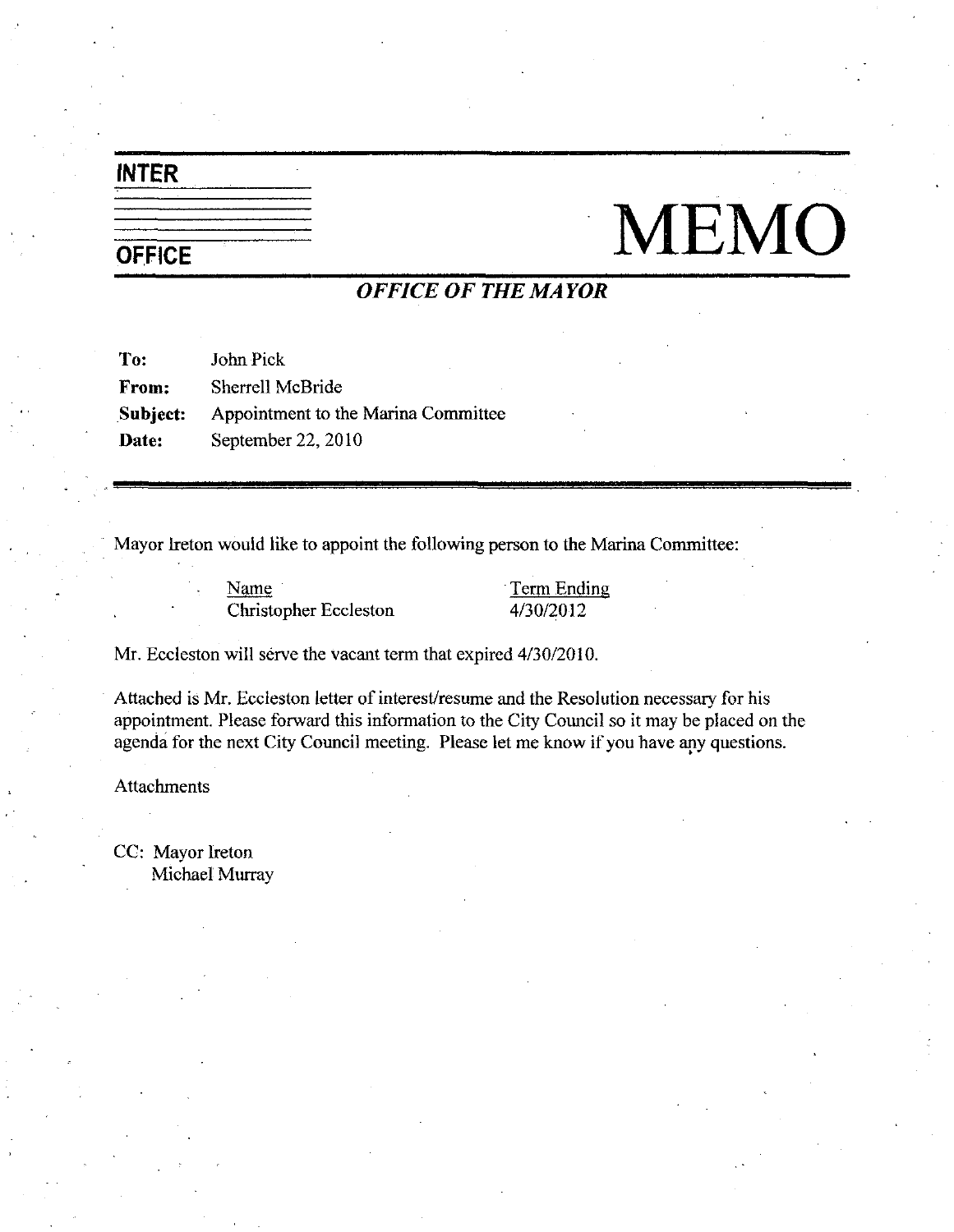Sherrell T. McBride Office of the Mayor 125 N. Division Street Salisbury, MD 21801

September 22, 2010

Dear Sherrell

My name is Christopher Eccleston and this letter is to express my interest in serving on the Marina Figure It would a privilege to serve our community. I will engage my time, resources, and ability the best way I know how. If you have any questions please call me at 443-523-4398.

Thank you for your consideration,

Christopher Eccleston